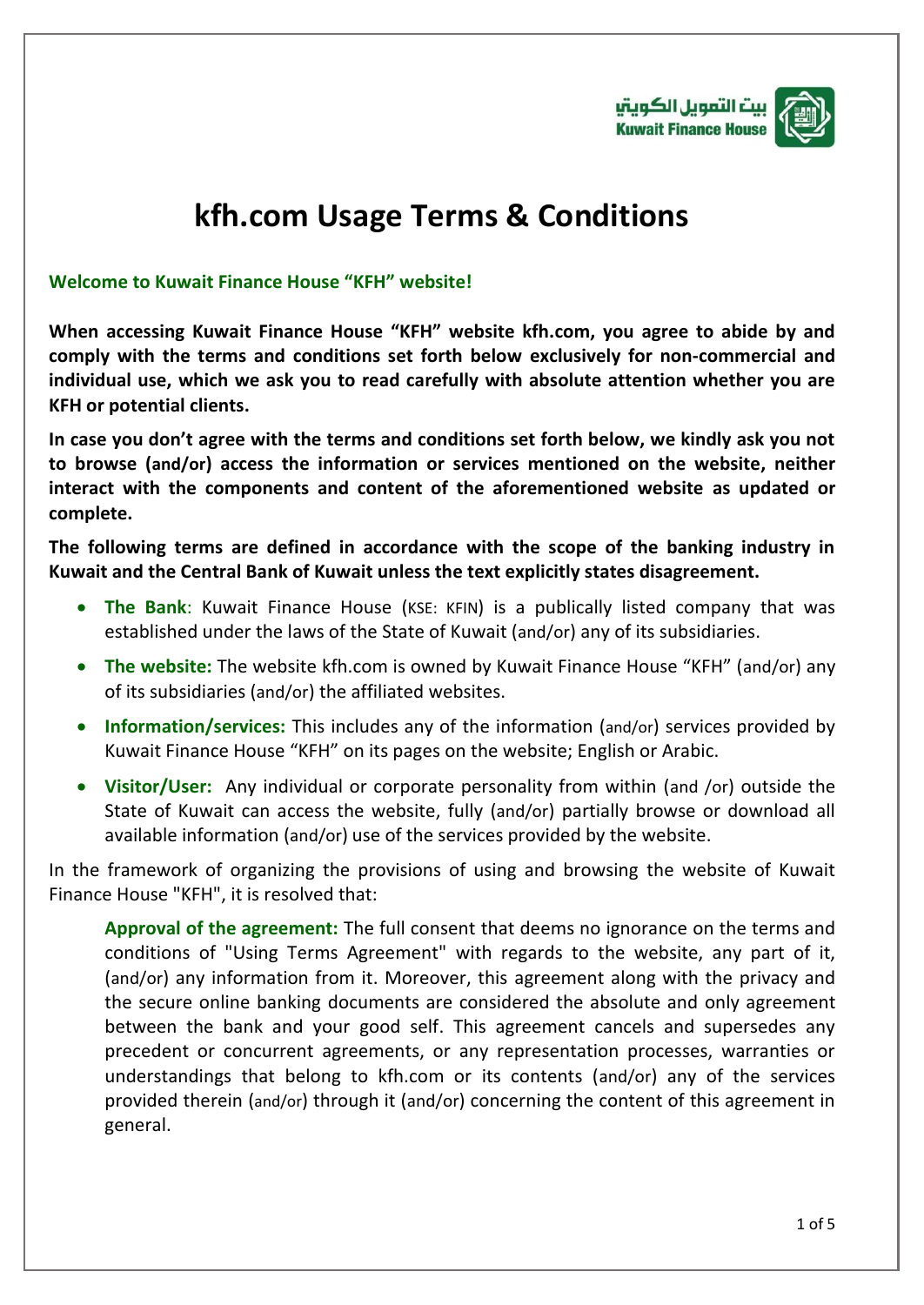

The bank has the absolute right to make any amendments on the agreement as it deems appropriate (and/or) as per the requirements of the Central Bank of Kuwait without incurring the bank to directly inform you. The bank will work from time to time to update this agreement that will be available to everyone on this website in particular. Consequently, it is incumbent upon you to review and approve this agreement before proceeding with using the website, browsing or partially and fully downloading any information thereof.

• **Copyright:** The official title of the website kfh.com, texts or parts thereof, diagrams or parts thereof, designs or parts thereof, the used images or parts thereof, consolidation, translation from Arabic into English and vice versa, digitizing, and things haven't been mentioned here within the scope of the website kfh.com are secured under the law of copy rights and trade names in the State of Kuwait not to mention other rights, including intellectual property rights. It follows that the absolute prohibition on copying, redistribution, using, disseminating, or printing any of the marketing and advertising materials or any part thereof or any other websites linked to the agreement taking into account the exceptions permitted by the laws of the State of Kuwait in this regard, with taking the prior approval from the marketing function affiliated to the Group Strategy and Corporate Affairs at Kuwait Finance House "KFH".

This means that you will not use (and/or) acquire (and/or) quote any text content (and/or) digital document (and/or) a visual image (and/or) things have not been mentioned, and is directly or indirectly linked to the website. Also, it is prohibited to note (and/or) transfer (and/or) copy any information (and/or) marketing (and/or) advertising materials on the website that may constitute a waiver of something (and/or) another of the intellectual property rights for the whole materials (and/or) parts of them.

 **Trade names, trademarks, websites and logos names:** The logo of Kuwait Finance House "KFH", and all the trademarks of the conventional and e-banking services of the bank, registered in each of the Ministry of Commerce and Industry, and Chamber of Commerce and Industry of the State of Kuwait, and the names of websites associated with the bank's website are private ownership of the bank. However, what the website contains of trademarks (and/or) other trade names not linked with the bank are not the ownership of the bank, but the ownership of the companies referred to as accredited suppliers to the bank.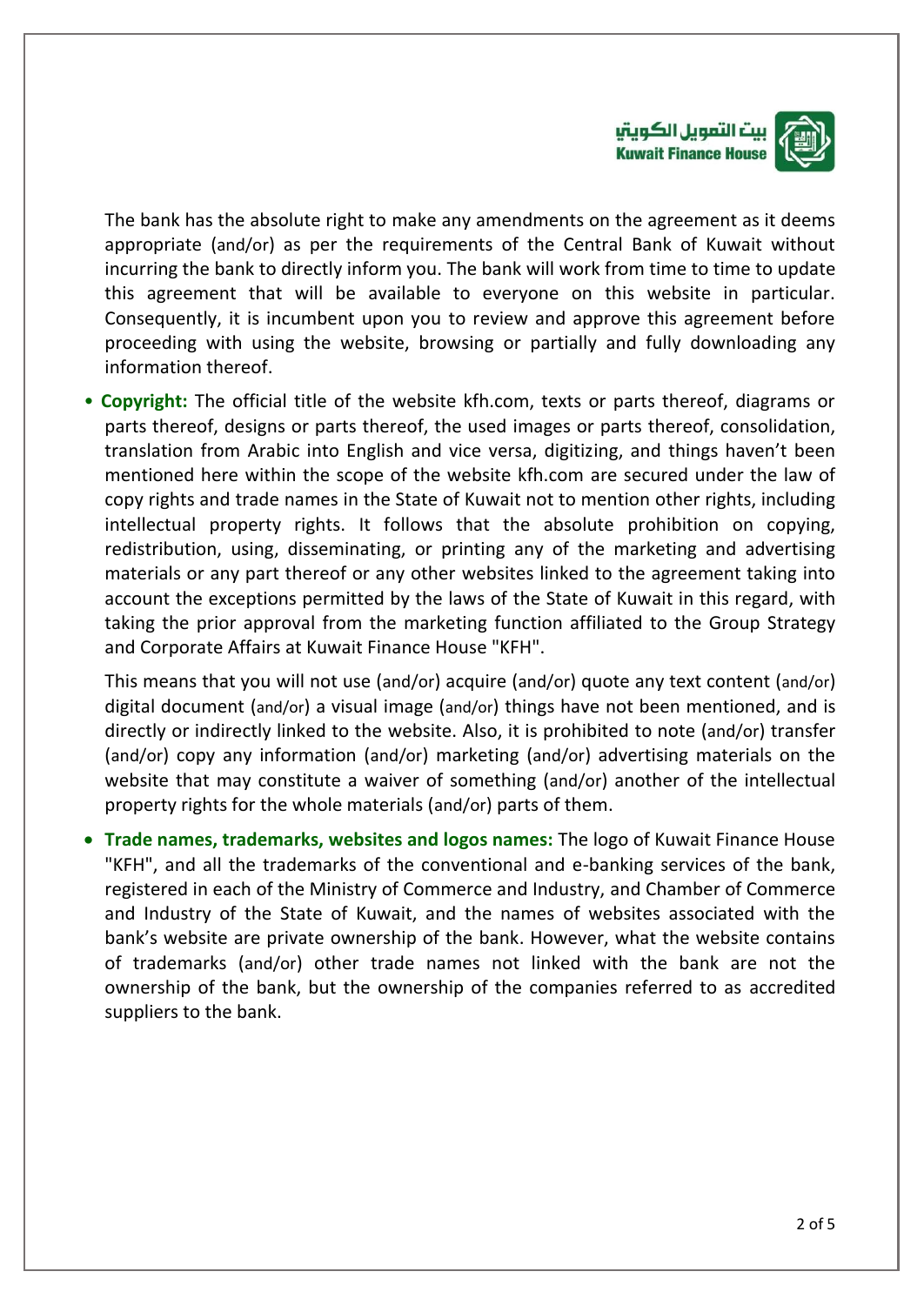

 **The right of use limits:** Reviewing, (and/or) printing, (and/or) downloading, (and/or) uploading any text content, (and/or) a graph, (and/or) a form, (and/or) document from the website, gives you a non-exclusive limited license for your personal use only, not for the purpose of copying or distribution (and/or) re-licensing to third parties, (and/or) selling, (and/or) the preparation of similar acts, (and/or) other purposes.

Also, it's not permitted to copy any part of the text and visual content (and/or) forms (and/or) documents, (and/or) integrating that part in any retrieval system, be it electronically or manually, beyond the limits of the personal use for this purpose.

- **Drafting, adding, cancelling, and amending:** The bank has the absolute right to edit (and/or) reedit the used texts in Arabic and English, (and/or) adding, (and/or) cancelling, (and/or) fully or partially improving the terms and conditions of the agreement as it deems appropriate. The bank retains full right as it deems appropriate to select the appropriate wording, (and/or) adding, (and/or) amending, (and/or) cancelling any text, (and/or) digital document, (and/or) information, (and/or) part thereof, (and/or) other contents linked directly (and/or) indirectly to the content of the website as marketing (and/or) advertising materials.
- **Clearance:** Once you read, review, use (and/or) get any services (and/or) banking information from this website, you hereby consent to clear Kuwait Finance House (KFH), its overseas branches, its subsidiaries, associates, and suppliers working with the bank as per commercial agreements and approved laws. Also, you consent to defend the aforementioned in this item and clear them off from any damage resulting from any responsibilities, losses, direct/indirect claims, compensation, payments including any legal and judicial fees due to a breach in the terms and conditions of the agreement (and/or) when using the website of Kuwait Finance House (KFH). In addition, the clearance is also applicable on all bank staff, individually or collectively, as well as all partners and commercial suppliers in accordance with legal agreements subject to the provisions of the agreements of the commercial code of the State of Kuwait agreements, (and/or) lawyers of the bank, whether workers, (and/or) independent individuals, (and/or) law firms inside (and/or) outside the State of Kuwait.
- **Unauthorized to change username (and/or) password:** You are not legally authorized to use the website as a right to be ceded to others, whether you are an individual or corporate personality as the password you have from the bank that can allow you to access banking information (and/or) banking documents in each of the following applications: KFHonline for individuals, KFHonline for companies, KFH trading is only your right without having to disclose (and/or) use (and/or) cede for third party at any way, nor the bank bears the legal and judicial responsibility for any breach, (and/or) deliberate/unwitting indifference.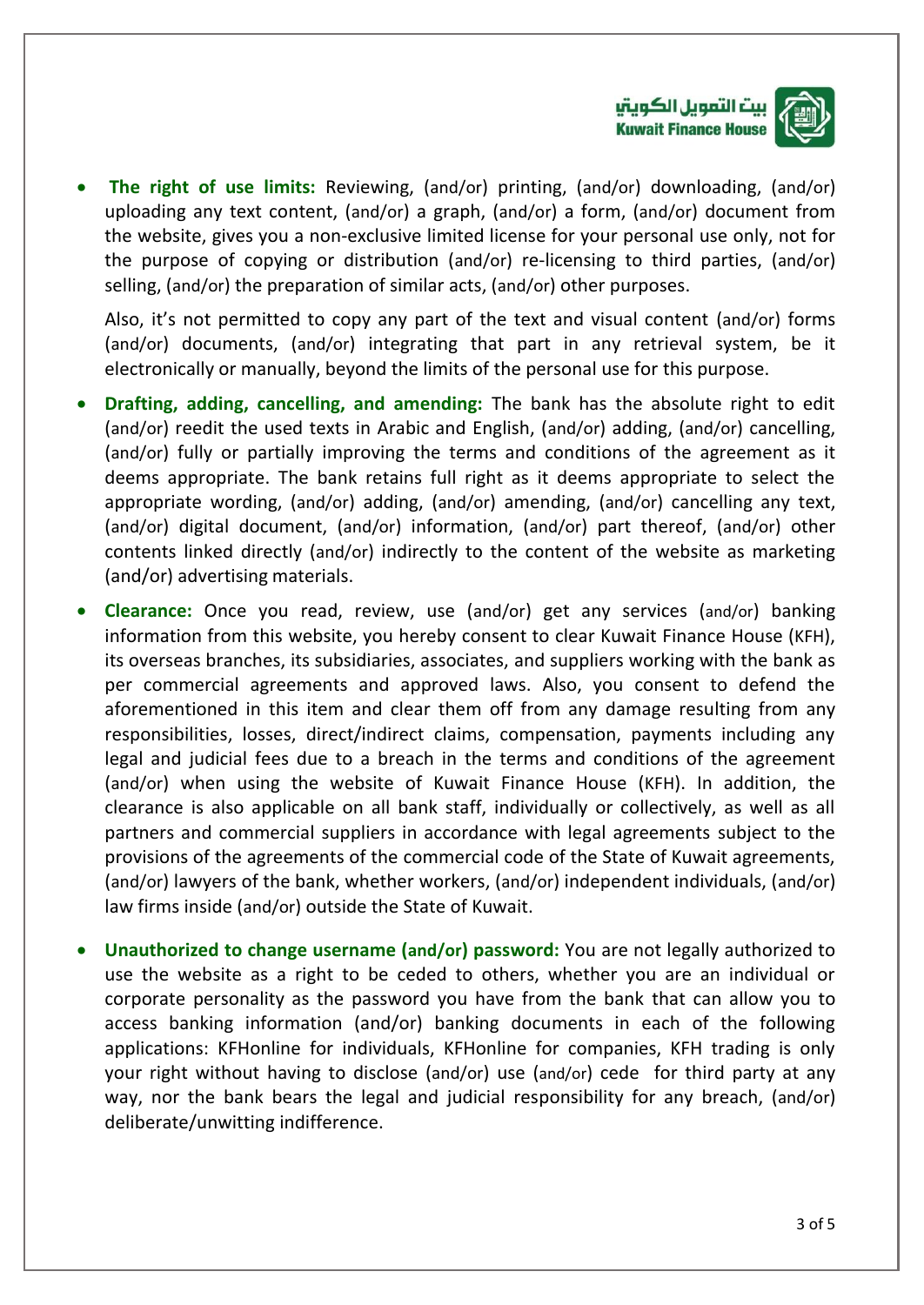



- **Disclaimer and Limitation of Liability:** the whole (and/or) part of the banking products and services that you can get from the website or through it whether you are an individual or corporate personality, are services and products offered based on availability at the bank and its branches spread throughout Kuwait, (and/or) its associates (and/or) subsidiaries inside (and/or) outside the State of Kuwait. Thus, the bank will not be under any circumstances liable for any damages directly (and/or) indirectly, including the direct/indirect special and occasional damages, (and/or) losses, (and/or) the expenses incurred on this website (and/or) not using it from any party (and/or) in respect of any failure of performance, (and/or) error, (and/or) omissions, (and/or) interruptions, (and/or) disruptions, (and/or) delay in operation, (and/or) broadcasting, (and/or) due to computer viruses, (and/or) malicious software (and/or) other cases involving corrupting or destructive features (and/or) disrupt information-carrier telephone lines, (and/or) systems, (and/or) was the result of a breach of this agreement, (and/or) warrantees, (and/or) indifference, (and/or) services responsibility, (and/or) information, (and/or) so forth, even though you inform the bank, (and/or) its representatives in the possibility of such damage, (and/or) losses, (and/or) direct/indirect expenses, as we consider drawing the attention to the damage of the aforementioned a key element of the relationship between the bank and your good self.
- **• Using of Information:** The Bank reserves the absolute and full right to use (and/or) transfer all the information you use on the website, as well as all information received from you in any way consistent with the privacy document for this particular website.
- **Privacy Policy:** The Bank acknowledges that this document is a private ownership, and it has the right to change its content from time to time when deemed necessary, without having to refer to others, in accordance with the regulatory requirements in form (and/or) substance of the form, which is an integral part of this agreement.

**• Data and information:** The website may encompass data and information related to the vision and mission of the bank, its credit ratings, regulatory requirements and disclosures, indicators of the financial performance of previous years, the approved financial and non-financial annual reports, unaudited financial statements, ratings and awards won by the bank, special reports such as the sustainability report, real estate reports, economic reports, wages and commission statement, exchange rates and converting the Arab and foreign currencies against the Kuwaiti dinar, gold trading prices, cars offers to own (and/or) to lease, notifications of payment of salaries to the staff of institutions, bodies, government ministries in Kuwait, allowances for students, currency converter output, the bank's daily news which may be considered as preliminary data or information, and may be based on a set of assumptions and estimates, which are certainly unreliable for certain reasons.